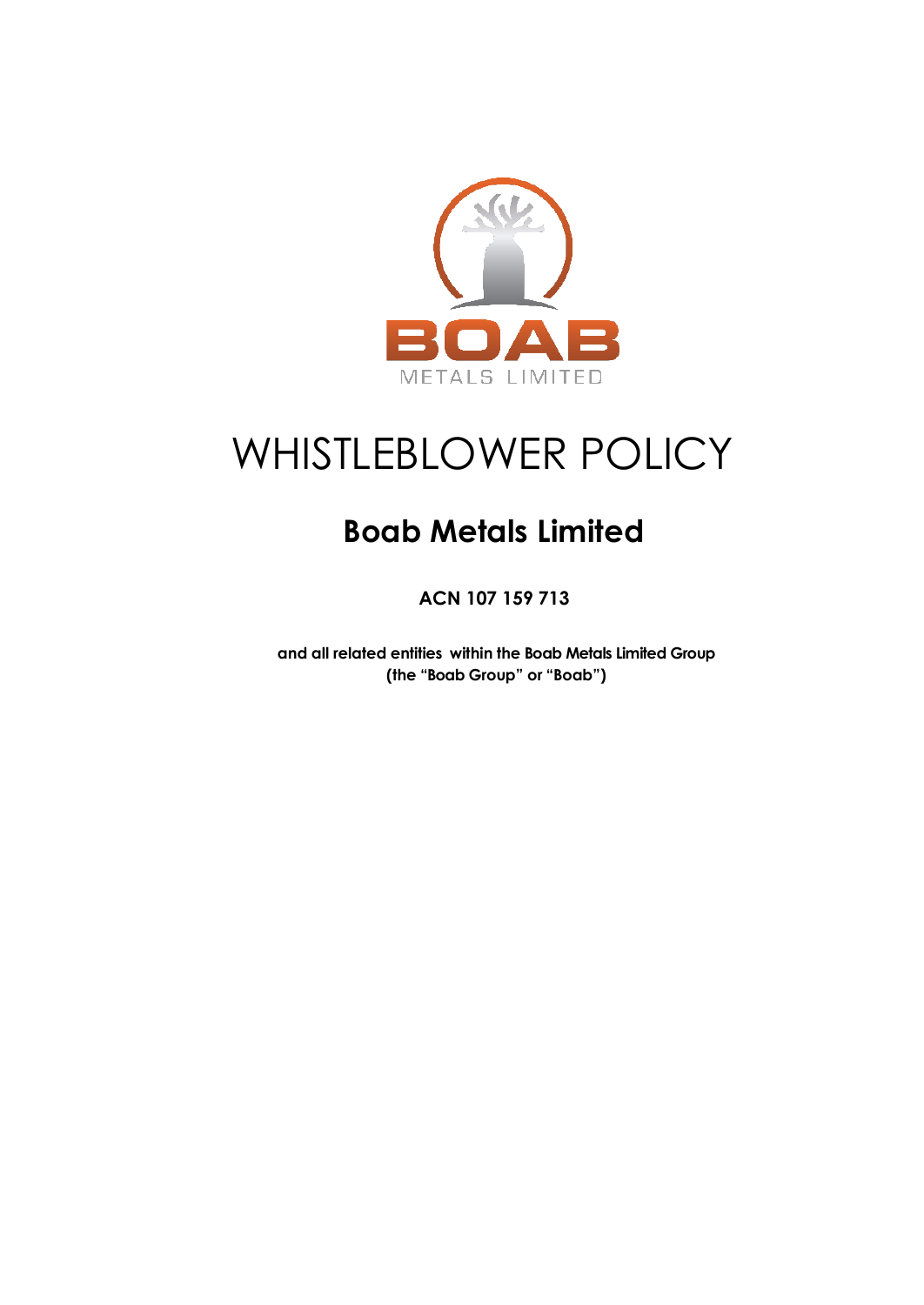### Contents

| $\mathbf{1}$   |  |
|----------------|--|
| $\overline{2}$ |  |
| 3              |  |
| 4              |  |
| 5              |  |
| 6              |  |
| 7              |  |
| 8              |  |
| 9              |  |
| 10             |  |
| 11             |  |
| 12             |  |
| 13             |  |
| 14             |  |
| 15             |  |
| 16             |  |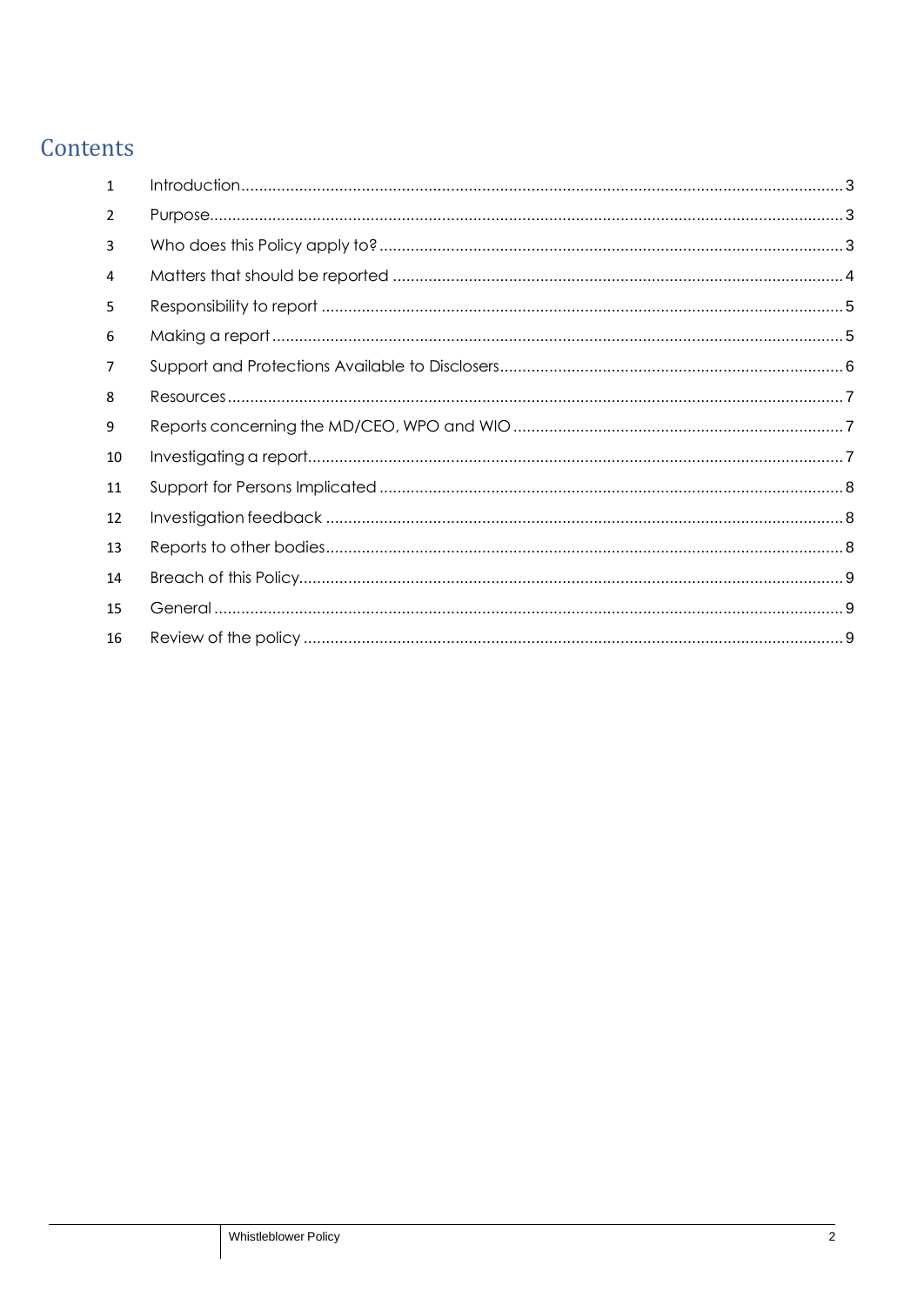#### <span id="page-2-0"></span>**1 Introduction**

At Boab we are guided by our Group values. These values are the foundation of how we behave and interact with each other, shareholders, and other stakeholders. Together our values reflect the priorities of the business and provide guidance in decision making.

Boab's Code of Conduct and other policies have been developed to align with our values to ensure that we observe the highest standards of fair dealing, honesty and integrity in our business activities.

Our Whistleblower Policy (this "*Policy*") has been put in place to ensure employees and other Disclosers can raise concerns regarding any misconduct or improper state of affair or circumstances (including unethical, illegal, corrupt or other inappropriate conduct) without being subject to victimisation, harassment or discriminatory treatment.

#### <span id="page-2-1"></span>**2 Purpose**

This Policy aims to:

- encourage Disclosers to report an issue if they reasonably believe someone has engaged in serious wrongdoing;
- outline how Boab will deal with whistleblowing reports; and
- set out the avenues available to Disclosers to report serious wrongdoing to Boab. Whilst it is generally expected that these issues will be raised through the normal channels of line management, reporting by other avenues may be appropriate or necessary in certain situations.

#### <span id="page-2-2"></span>**3 Who does this Policy apply to?**

This Policy applies to Disclosers, which means anyone who is, or has been, any of the following with respect to all entities within the Boab Group:

- employees;
- Directors:
- officers;
- contractors (including employees of contractors);
- suppliers (including employees of suppliers);
- associates;
- consultants; and
- Relatives, dependents, spouses, or dependents of a spouse of any of the above.

The protections in this Policy will also apply to anyone who has made a disclosure of information relating to an entity in the Boab Group to a legal practitioner for the purpose of obtaining legal advice or legal representation in relation to whistleblowing protection laws.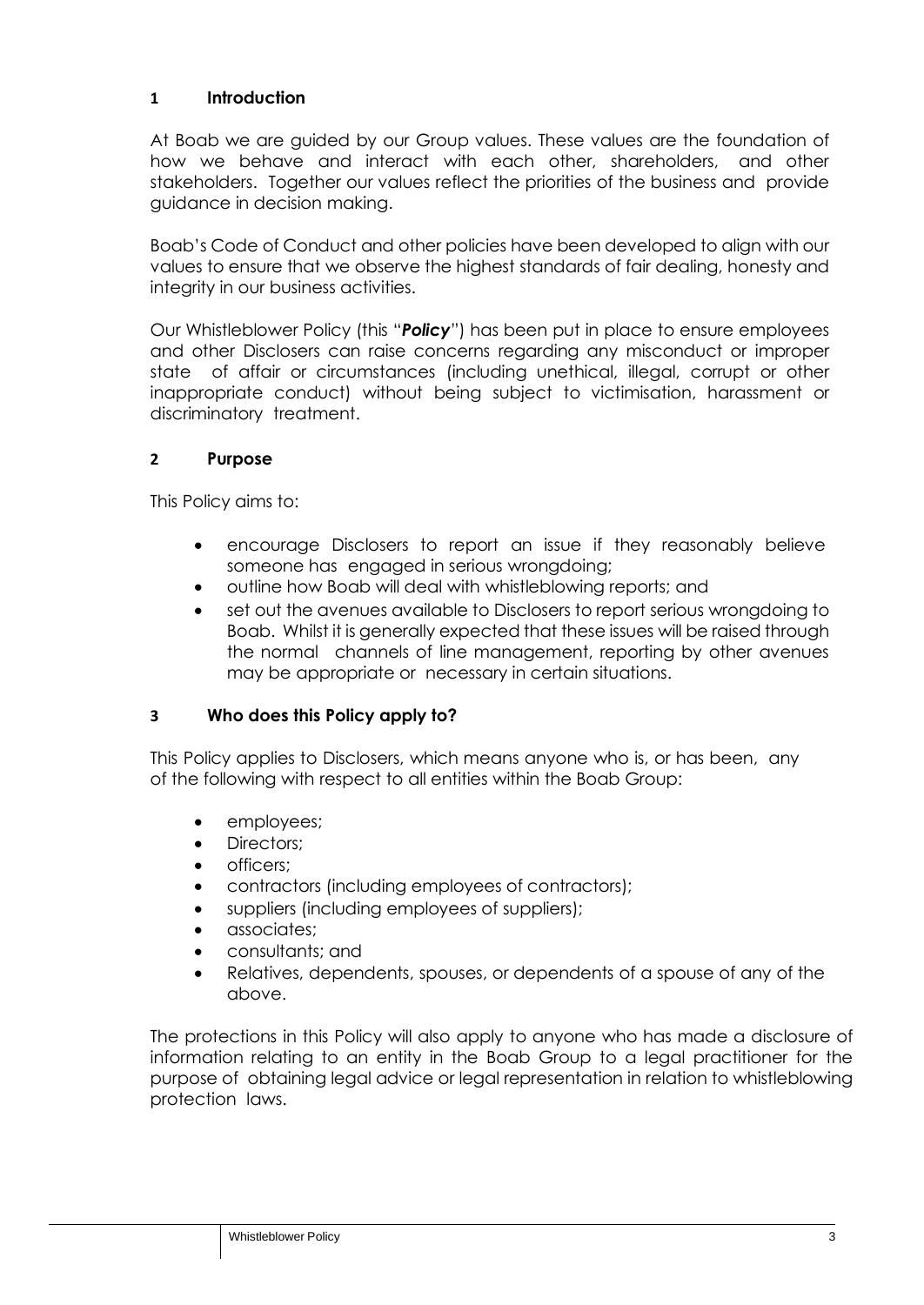#### <span id="page-3-0"></span>**4 Matters that should be reported**

Any matter that a Discloser has reasonable grounds to believe is misconduct or an improper state of affairs or circumstances, is in breach of Boab's policies and or the law should be reported in accordance with this Policy. Please note that personal work-related grievances are excluded from this Policy and will be handled separately.

Reportable matters include any conduct that involves:

- dishonest behaviour;
- fraudulent activity:
- unlawful, corrupt or irregular use of company funds or practices;
- illegal activities (including theft, dealing in or use of illicit drugs, violence or threatened violence and criminal damage against property);
- unethical behavior, including anything that would breach the Boab Code of Conduct;
- improper or misleading accounting or financial reporting practices;
- a breach of any legislation relating to Boab's operations or activities, including the Corporations Act 2001 (Cth);
- behaviour that is oppressive, discriminatory or grossly negligent;
- an unsafe work-practice;
- any behaviour that poses a serious risk to the health and safety of any person at the workplace;
- a serious risk to public health, public safety or the environment; or
- any other conduct which may cause loss to Boab or be otherwise detrimental to the interests of Boab.

#### **4.1 Personal Work-Related Grievances**

Personal work-related grievances are not covered under this Policy and should be reported to your line manager or Human Resources representative if applicable. "Personal workplace grievances" means a grievance about any matter in relation to the Discloser's employment, or former employment, having (or tending to have) implications for the discloser personally. This includes:

- an interpersonal conflict between the discloser and another employee;
- a decision relating to the engagement, transfer or promotion of the discloser;
- a decision relating to the terms and conditions of engagement of the discloser; and
- a decision to suspend or terminate the engagement of the discloser, or otherwise to discipline the discloser.

However, it does not include:

- any conduct that would be considered victimisation of an individual because they have made, may have made, or propose to make a report under this Policy; or
- a matter that would have significant implications for any Boab Group company.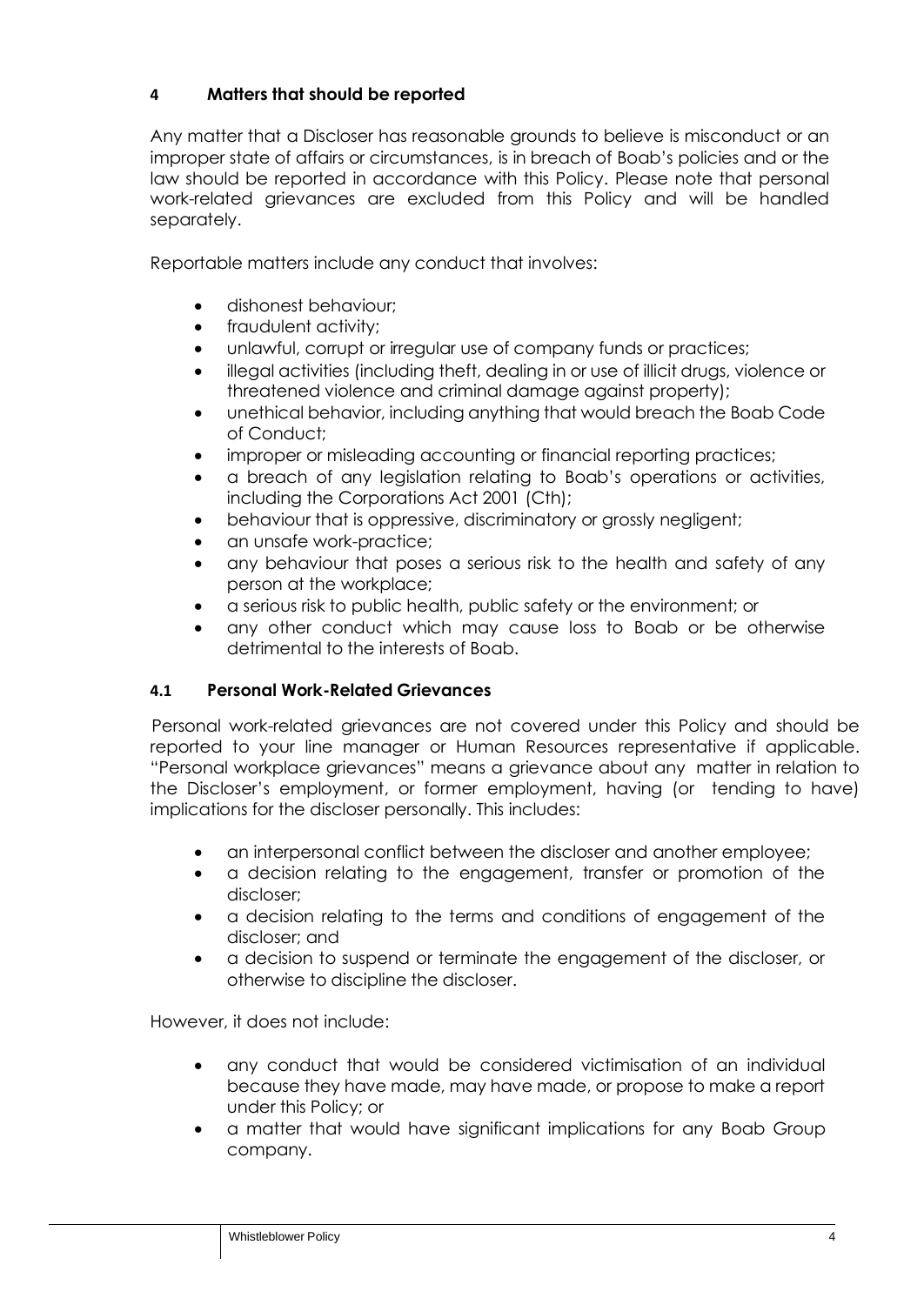#### <span id="page-4-0"></span>**5 Responsibility to report**

The Boab Group relies on its employees and Disclosers to help maintain and grow its culture of honest and ethical behavior. It is therefore expected that any Discloser who becomes aware of such conduct will make a report.

#### <span id="page-4-1"></span>**6 Making a report**

#### **6.1 Internal Reporting for Employees**

Employees should first report any matters of concern to their direct line manager or the CEO.

Where this is not appropriate, where the person making a report does not feel comfortable making an internal report, or where an employee has made an internal report but no action has been taken within a reasonable time, the report can be made to the Board of the Company through the Company Secretary, who is also the Whistleblower Protection Officer (WPO).

#### **6.2 Reporting to the Whistleblower Protection Officer**

A report can be made directly to the Whistleblower Protection *Officer ("WPO"*). Reports to the WPO:

- must be made in person or by telephone; and
- the Discloser must first inform the WPO that they wish to make a report under this Policy.

#### **6.3 Reporting to Eligible Recipients**

If a Discloser is unable to use any of the above reporting channels, a disclosure can be made to an "**Eligible Recipient**" within the company. Eligible Recipients in relation to a Boab Group company are:

- officers;
- Directors:
- senior managers;
- auditor or member of an audit team conducting an audit.

Reports to an eligible recipient:

- must be made in person or by telephone; and
- the Discloser must first inform the eligible recipient that they wish to make a report under this Policy.

An eligible recipient may direct the Discloser to make the report to the WPO, if they consider it appropriate in the circumstances.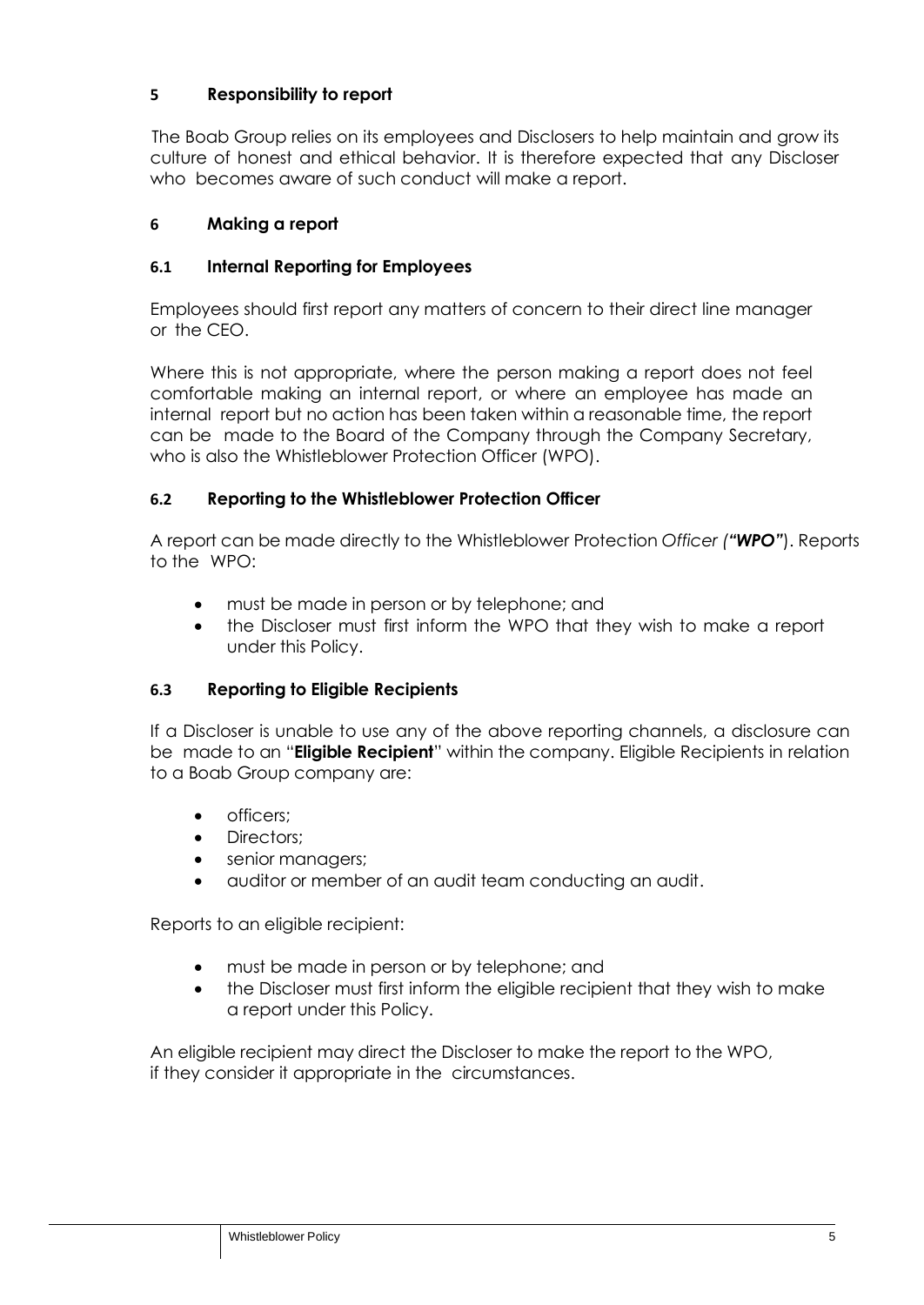#### <span id="page-5-0"></span>**7 Support and Protections Available to Disclosers**

A Discloser will not be subject to any civil, criminal or disciplinary action for making a report that is covered by this Policy, or for participating in any subsequent investigation by a Boab Group company.

No employee, officer or contractor of a Boab Group company may engage in detrimental conduct against a Discloser who has made or proposes to make a report in accordance with this Policy, because of such report or proposed report.

All reasonable steps will be taken to ensure that a Whistleblower will not be subject to any form of victimisation, discrimination, harassment, demotion, dismissal or prejudice, because they have made a report. However, this Policy will not protect the Discloser if they are also involved in or connected to the improper conduct or illegal activities that are the subject of a report.

#### **7.1 Anonymous Reporting**

A report can be made anonymously. However, it may be difficult for Boab to properly investigate or take other action to address the matters disclosed in anonymous reports. In circumstances where the Discloser has not consented to the disclosure of their identity, the matter may be referred for investigation, but the investigator will be required to take all reasonable steps to reduce the risk that the discloser will be identified as a result of the investigation.

Information about a Discloser's identity and information that is likely to lead to the identification of the Discloser may be disclosed in the following circumstances:

- Where the information is disclosed to ASIC or another regulator;
- Where the information is disclosed to a legal practitioner for the purpose of obtaining legal advice in relation to the operation of applicable whistleblowing protection laws; or
- Where the Discloser consents.

#### **7.2 Support for Disclosers**

Support available for Disclosers includes:

- connecting the Discloser with access to external agencies when and if required;
- appointing an independent support person from the Group to deal with any ongoing concerns they may have; or
- connecting the Discloser with third party support providers such as:
	- Lifeline (13 11 14); or
	- Beyond Blue (1300 22 4636).

Use of these support services by a Discloser may require the Discloser to consent to disclosure of their identity or information that is likely to lead to the discovery of their identity.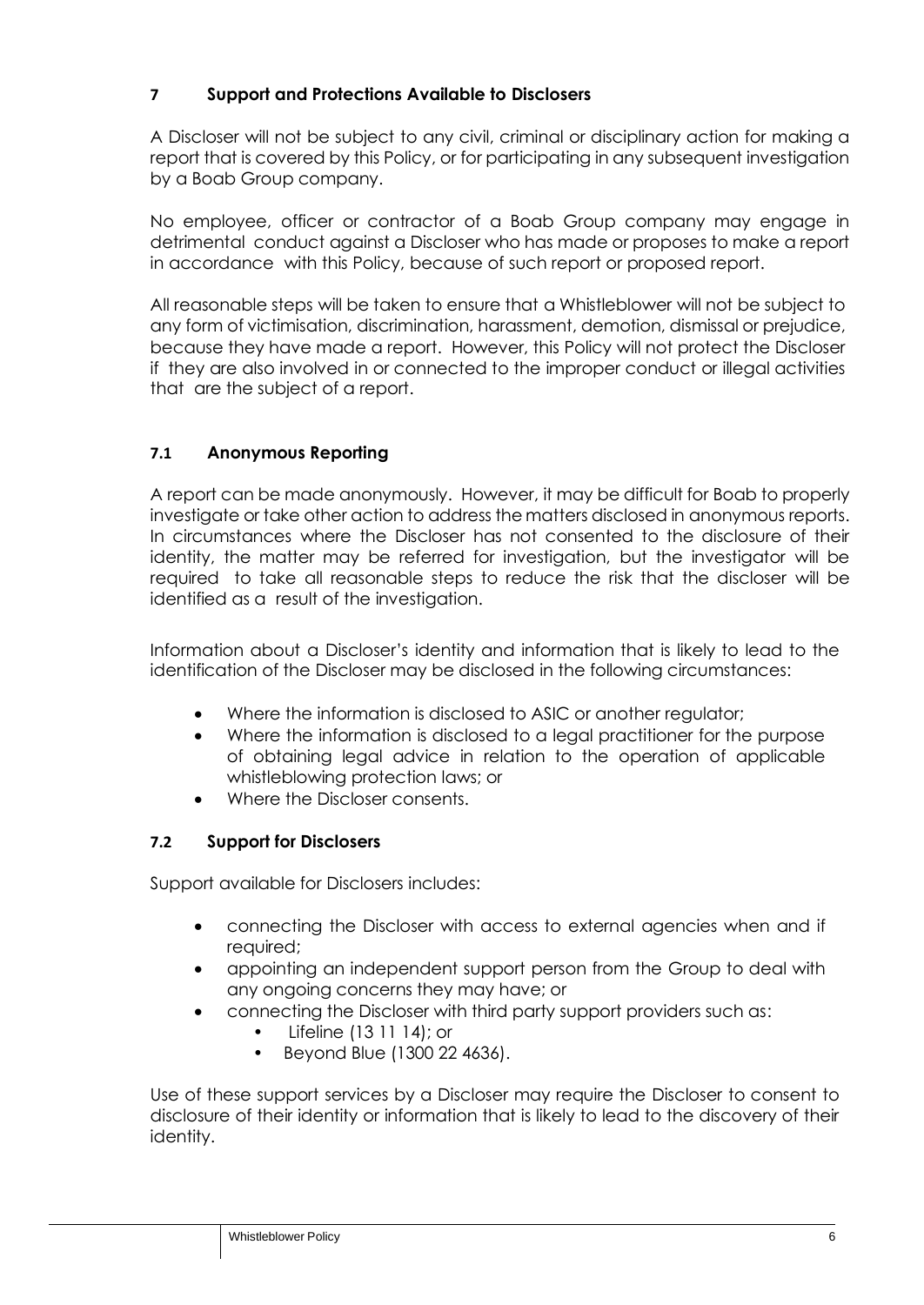#### <span id="page-6-0"></span>**8 Resources**

The Board of Boab Metals Limited, governs and is responsible for the ultimate decision-making power regarding reports and investigations under this Policy.

#### **8.1 Whistleblower Protection Officer**

The Boab Group has appointed a Whistleblower Protection Officer (*"WPO"*) who will safeguard the interests of Discloser making reports under this Policy and will ensure the integrity of the reporting mechanism.

The WPO will refer any reports that require further investigation to the Whistleblower Investigation Officer.

The WPO reports directly to the Managing Director/Chief Executive Officer ("*MD/CEO*") and the Audit and Risk Committee where applicable. The WPO also has access to independent advisers as and when required. The current WPO is the Group Company Secretary.

#### **8.2 Whistleblower Investigations Officer**

The Boab Group has also appointed a Whistleblower Investigations Officer (*"WIO"*) who will carry out or supervise the investigation of reports made under this Policy. The current WIO is a Boab Group a non-executive director of the Company. The WPO and WIO act independently of each other and the responsibilities of these roles do not reside with one person.

#### <span id="page-6-1"></span>**9 Reports concerning the MD/CEO, WPO and WIO**

If a report involves the MD/CEO, the WPO and the WIO (or all three representatives for the avoidance of doubt), this will be directed to the Chair of the Boab Minerals Ltd Board for investigation and further action.

#### <span id="page-6-2"></span>**10 Investigating a report**

Where a report is made under this Policy, the WIO will investigate the report. Where the WPO deems necessary, the WIO may use an external investigator to investigate, either in conjunction with the WIO or independently. Where the WPO deems necessary, the WIO may also use an external expert to assist with an investigation. All investigations will be conducted in a fair and independent manner and all reasonable efforts will be made to preserve confidentiality of an investigation.

To avoid jeopardizing an investigation, a Discloser who has made a report under this Policy is required to keep confidential the fact that a report has been made (subject to any legal requirements).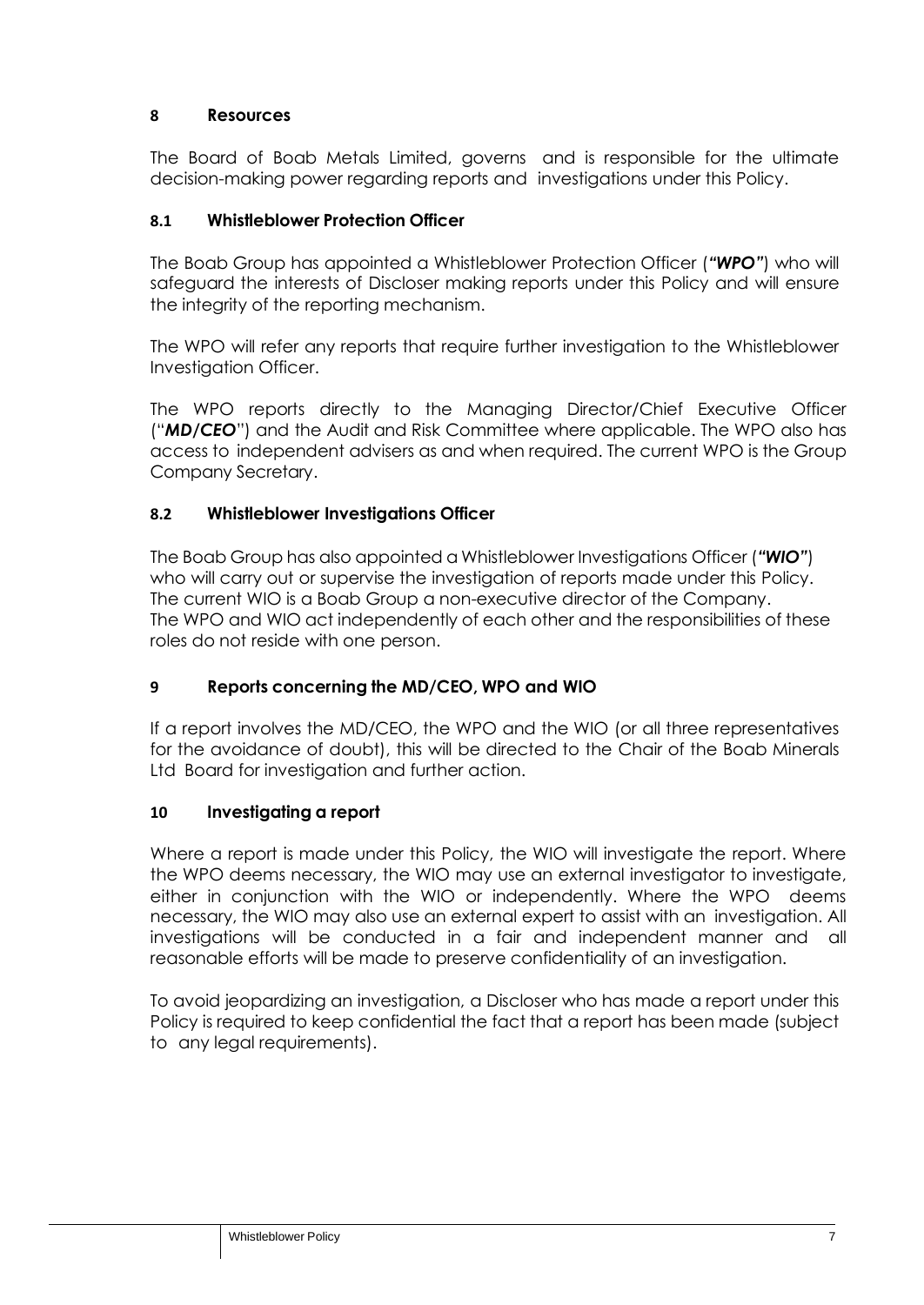Where a Discloser wishes to remain anonymous, the Discloser's identity will not be disclosed to the investigator or to any other person. Information that is likely to lead to the identification of the Discloser can be disclosed without the Discloser's consent, provided that:

- It is disclosed for the purpose of reasonably investigating the matter; and
- All reasonable steps are taken to reduce the risk that the Discloser will be identified.

#### <span id="page-7-0"></span>**11 Support for Persons Implicated**

No action will be taken against employees or officers who are implicated in a report under this Policy until an investigation has determined whether any allegations against them are substantiated. However, an employee or officer who is implicated may be temporarily stood down on full pay whilst an investigation is in process, or may be temporarily transferred to another office, department or workplace, if appropriate in the circumstances. Any such stand-down or temporary transfer may only continue for the duration of the investigation. If the investigation determines that the allegations are not substantiated, the employee officer must be immediately reinstated to full duties.

Any disclosures that implicate an employee or officer must be kept confidential, even if the Discloser has consented to the disclosure of their identity, and should only be disclosed to those persons who have a need to know the information for the proper performance of their functions under this Policy, or for the proper investigation of the report. An employee or officer who is implicated in a disclosure has a right to be informed of the allegations against them, and must be given an opportunity to respond to those allegations and provide additional information, if relevant, in the course of an investigation into those allegations (subject to the Discloser's right to anonymity).

Support available for persons implicated in a report under this Policy includes:

- connecting the person with access to external agencies when and if required;
- appointing an independent support person from the Group to deal with any ongoing concerns they may have; or
	- connecting the person with third party support providers such as
		- Lifeline (13 11 14); or
		- Beyond Blue (1300 22 4636).

#### <span id="page-7-1"></span>**12 Investigation feedback**

Wherever possible, and assuming that the identity of the Discloser is known, the Discloser will be kept informed of the progress and outcomes of the investigation, subject to privacy and confidentiality considerations.

#### <span id="page-7-2"></span>**13 Reports to other bodies**

In certain circumstances a Discloser may have a legal obligation to make a report to a statutory body or government department. Disclosers should ensure that they comply with all such reporting requirements. The WPO can advise Disclosers on these reporting obligations.